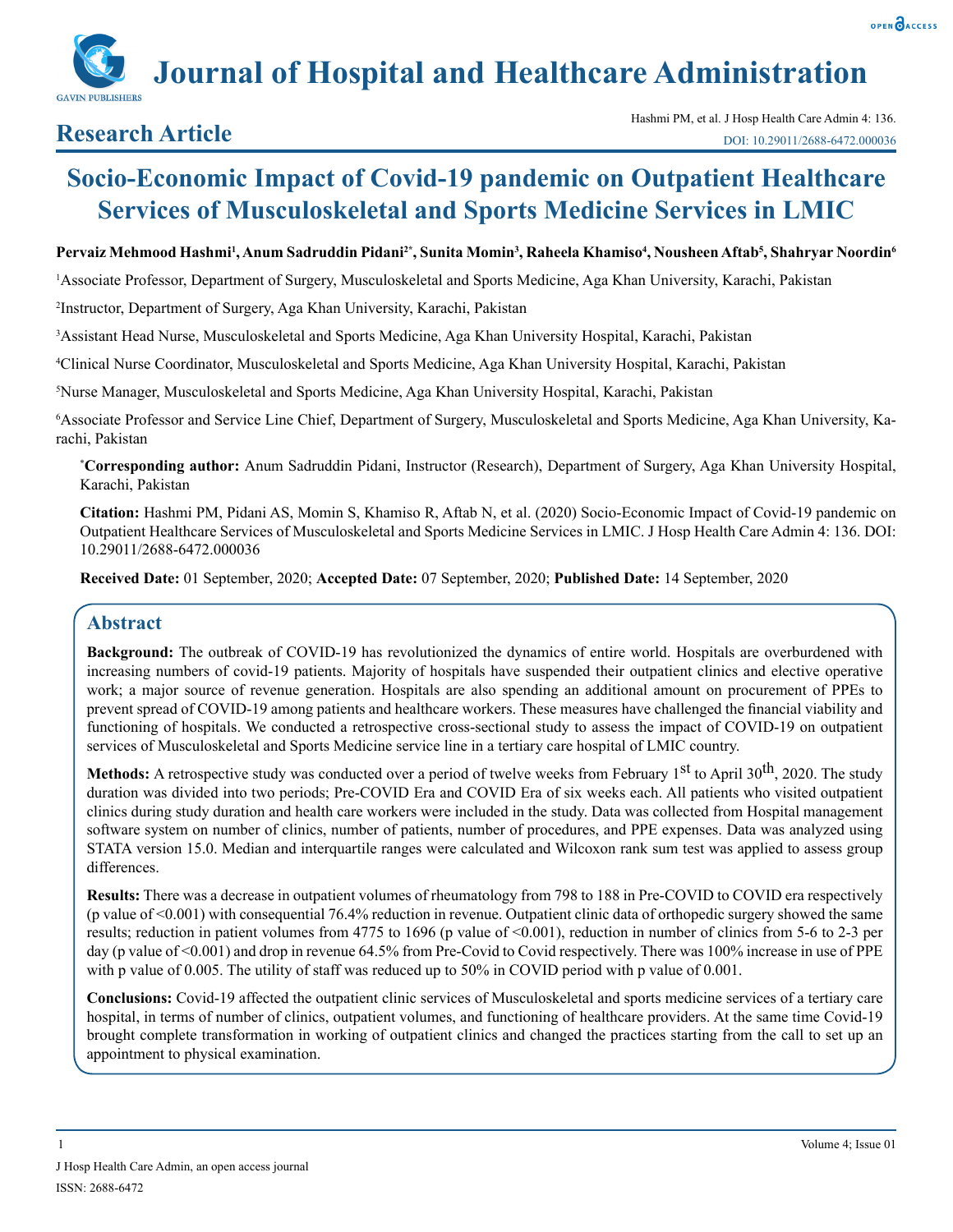**Keywords:** Outpatient services; Musculoskeletal and sports medicine; COVID-19; Personal protective equipment; Healthcare providers

Abbreviations: SOP: Standard Operating Procedures; PPE: Personnel protective equipment; MSM: Musculoskeletal and Sports Medicine; WHO: World Health Organization; CDC: Centre for Disease Control and prevention; DIPHE: Department of Infection Prevention and Hospital Epidemiology

#### **Background**

The outbreak of Covid-19 has revolutionized the dynamics of entire world. According to World Health Organization (WHO) and the Centre for Disease Control and Prevention (CDC), the Chinese government declared an outbreak of novel corona virus (COVID-19) in December 2019 [1-4]. Since then changes have continued to affect the world economy, working of various institutions, growth, productions and day to day functioning of various industries including health care industry [2,3]. After declaration of COVID-19 as a pandemic on March 11, 2020 by WHO [4], the world continues to innovate and introduce measures to control the spread of this novel corona virus infection. These measures include lockdown, closure of different industries like hotels, restaurants, places of public gatherings, schools, colleges and universities, maintaining social and physical distancing, and essential use of masks. Standard Operating Procedures (SOP) have been developed by governments and implemented forcefully to control the spread of disease [5].

The substantial increase in the number of COVID-19 cases has also become a challenge for Pakistan with low socio-economic resources. On one hand Covid-19 brought unemployment among already underprivileged people that was a major challenge for developing countries; on the other hand Covid-19 was a major problem for health care institutions to cope with over load of Covid-19 patients, requiring extra care in form of intensive care, isolation and quarantine [2,6]. As Covid-19 started to spread across different parts of the world, it caused increase in morbidity and mortality due to its progressive complications involving respiratory tract infection, pneumonia, Acute Respiratory Distress Syndrome (ARDS), systemic infection, increased incidence of pulmonary micro-thrombosis, and multi organ failure depending on the competence of the patient's immune system [7,8].

The first case of COVID-19 in Pakistan was reported on February  $26^{th}$ ,  $2020$  [4], that was diagnosed and treated at our institution [1,9]. Following the successful treatment of that case, our hospital being a tertiary care center took the lead role in screening, diagnosis and treatment of patients with Covid-19 due to its international certification (JCIA) and robust infrastructure (ICU, isolation units and negative pressure operation theatres), trained staff of ICU and elaborate infection control measures). The lockdown in our country was announced on March 13, 2020 [1,9].

Musculoskeletal and Sports Medicine (MSM) service line comprises of two subspecialties, Orthopedic Surgery and Rheumatology. There is a dedicated clinic area in the outpatient clinic building designated as musculoskeletal and sports medicine clinic. There are 12 orthopedic surgeons (11 full time and one part time) and five rheumatologists (2 full time and 3 part time) working together in that clinic. Every day three attending clinic slots are booked as morning clinic from 9am to 12noon, afternoon clinic from 2pm to 5pm and evening clinic from 6pm to 8pm. In every clinic slot orthopedic surgeons and rheumatologists do clinics to facilitate mutual patient care.

Various preventive measures were introduced by MSM service line in collaboration with hospital management in outpatient areas for protection of patients and health care workers. Our hospital, being Joint Commission for International Accreditation (JCIA) recognized center played a leading role in implementation of preventive measures that include: limiting the entry of initial and elective patients and attendants, assigning a dedicated place for the screening and testing of suspected or confirmed COVIDpositive patients, maintaining physical and social distancing, use of masks by the patients and attendants and mandatory use of PPEs for all health care workers. Various sessions were held for training of staff in proper use of Personnel Protective Equipment (PPEs), N95 masks, hand hygiene and frequent hand washing and safe transfer of patients.

The source of revenue generation for hospitals and any service line are Outpatient clinics and elective surgeries especially orthopedic procedures of total joints replacement and sports related injuries. Due to implementation of preventive measures the outpatient clinic volumes went down and subsequently revenue generating elective procedures also decreased tremendously [10-12]. These things posed a big challenge for the hospital and MSM service line to cope with burden of monthly salaries and compensations of all health care workers. Covid-19 brought drastic changes in the setup of outpatient clinics of Musculoskeletal and Sports Medicines (MSM) service line. Based on the above changes in our day to day functioning, we retrospectively analyzed the outpatient care operations of MSM service line to see how those changes affected our frequency of clinics, clinic volumes, our health care workers and financial income of service line. We highlight in particular the measures taken by our service line in following areas:

- 1. Process of registration, screening and initial assessment in clinics
- 2. Mandatory use of face masks for patient and attendants
- 3. Consultation and inpatient admission algorithms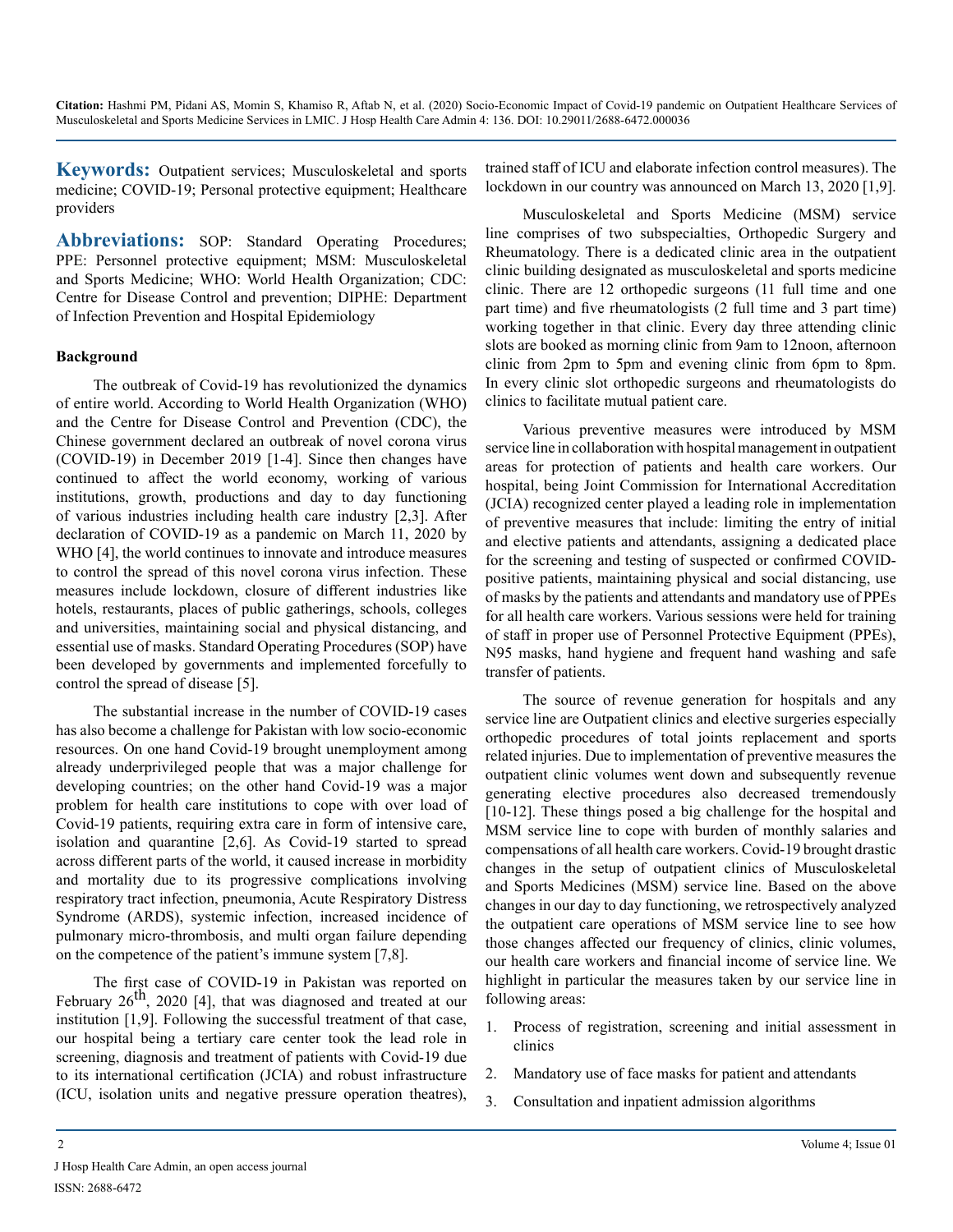- 4. Introduction of tele clinics
- 5. Measures to maintain social and physical distancing
- 6. Use of PPEs by the health care workers
- 7. Development of SOPs for outpatient orthopedic procedures

#### **Materials and Methods**

This retrospective observational study was conducted at a tertiary care hospital of Karachi, Pakistan. The duration of study was twelve weeks, which was divided into two periods. The first six weeks were from February  $1<sup>st</sup> 2020$  to  $15<sup>th</sup>$  March 2020, referred to as the Pre-Covid Era and the second six weeks from  $16<sup>th</sup>$  March 2020 to April 30th 2020 referred to as the Covid Era**.** Lockdown was implemented in our country from 13 March, 2020 onward for six weeks. All the patients visiting outpatient clinics and health care providers (which include doctors, nurses, technicians and unit receptionists in MSM service line) during study period were included. However, trainee doctors, nurses and supporting staff were excluded as they were forbidden to attend clinics.

#### **Data Collection method and Outcome assessment tool**

Data were collected from Hospital management software system; that included Outpatient Management System (OPMS), Critical Care Management System (CCMS) and Inventory Management System (IMS). The variables were collected through a structured proforma including; number of patient visits in the clinic, number of clinics by each consultant, number of patients (initial, follow up), number of procedures in clinic (like removal of K-wires, external fixators, dressing of open wounds, splints and applications of casts). Health care worker attendance and absence, number of health care workers (doctors, nurses, and paramedical staff) infected with COVID-19, number of health care workers quarantined, expenses due to the use of PPEs and decrease in number of nursing staff per week, in clinic was recorded in People Soft application. The structured checklist was filled from these various applications that provided real time data.

#### **Data analysis**

Data were entered in STATA version 15.0. For quantitative descriptive analysis, median and interquartile ranges were calculated. Wilcoxon rank sum test for two independent samples was applied to assess group difference and p value of  $\leq 0.05$  was considered statistically significant.

#### **Results**

We compared the data of Pre-Covid with Covid era in terms of number of clinics per day, number of patients (initial and follow up), procedures and no shows despite pre-bookings. This data were analyzed separately for Rheumatology and Orthopedic Surgery.

The number of rheumatology clinics were reduced significantly comparing both time periods with p value of  $\leq 0.001$ (Table 1). Similarly the numbers of patients volumes both initial and follow up were significantly reduced  $(p<0.001)$ . With drop in clinic volumes, the outpatient rheumatology procedures went to zero, that had significant financial implications. The total number of patients seen in Pre Covid era of rheumatology section were 798 while only 188 patients were seen in Covid era; 76.4% decrease in the clinic volumes with a consequential 76.4% reduction in revenue generation.

| S# | Variable                                                                         | <b>Pre-COVID ERA</b><br><b>Median (IQR)</b> | <b>COVID ERA Median</b><br>(IQR) | P-value |
|----|----------------------------------------------------------------------------------|---------------------------------------------|----------------------------------|---------|
| ., | Total no of Rheumatology Attending clinics per day                               | $2(1-3)$                                    | $1(0-1)$                         | < 0.001 |
|    | Rheumatology initial patients per day per attending                              | $8(4-14)$                                   | $0(0-4)$                         | < 0.001 |
|    | Rheumatology Follow-up patients per day                                          | $8(4-13)$                                   | $1(0-5)$                         | < 0.001 |
| 4. | Total no of Rheumatology procedures per clinic                                   | $1(0-3)$                                    | $0(0-1)$                         | 0.0042  |
| C. | Rheumatology no show, brief visit (for reports), and no charge<br>patient visits | $7(3-11)$                                   | $1(0-5)$                         | 0.0001  |

**Table 1:** Differences in outpatient health care services of Rheumatology between Pre-COVID and COVID Era.

Looking at the outpatient clinic data of orthopedic surgery, the figures were more or less same as the rheumatology clinic. The numbers of orthopedic clinics were reduced significantly (p<0.001). The patients volumes were also reduced significantly for both initial and follow up patients (p<0.001). Total number of orthopedic procedures done in outpatient clinics including removal of K wires, external fixators, aspiration and intraarticular injections were also reduced significantly in Covid era. Table 2 show the differences between Pre-COVID and COVID era in term of orthopedic outpatient services. The total number of outpatient seen in Pre Covid era of orthopedic section were 4775 and only 1696 patients were seen in Covid era, 64.5% reduction in clinic volumes with significant reduction in revenue generation.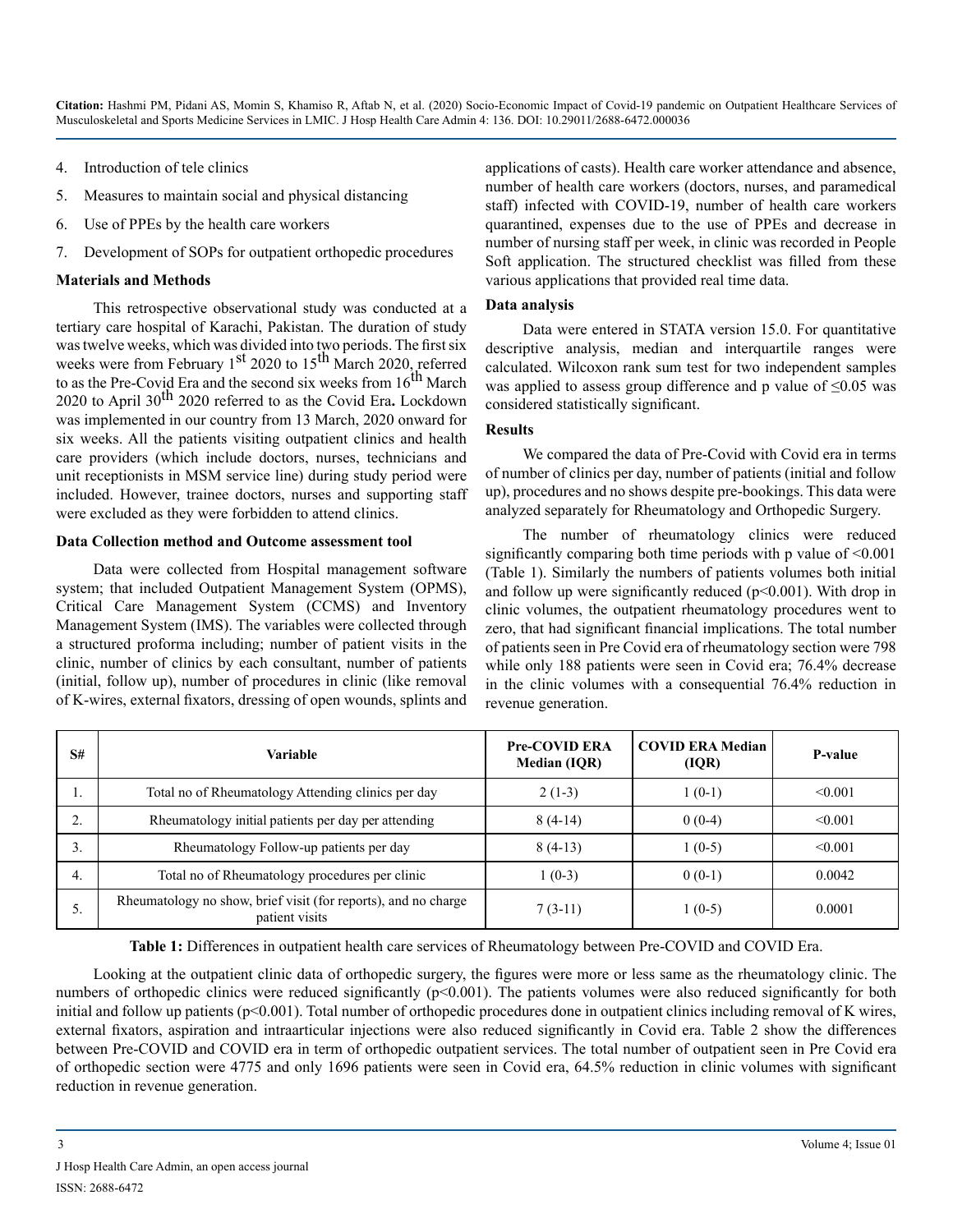| S# | Variable                                                | <b>Pre-COVID ERA Median</b><br>(IQR) | <b>COVID ERA Median (IQR)</b> | P-value |
|----|---------------------------------------------------------|--------------------------------------|-------------------------------|---------|
| ., | Total no of Orthopedic Clinics per day                  | $9(7-10)$                            | $4(3-5)$                      | < 0.001 |
| ۷. | Orthopedic initial patients per day                     | $33(28-41)$                          | $7(3-10)$                     | < 0.001 |
|    | Orthopedic Follow-up patients per day                   | 41 $(30-51)$                         | $20(15-28)$                   | < 0.001 |
| 4. | Total no of Orthopedic clinic procedures per day        | $16(10-27)$                          | $10(6-13)$                    | 0.0006  |
| 5. | Orthopedic no show, brief, and no charge patient visits | $30(23-36)$                          | $15(12-19)$                   | < 0.001 |

**Table 2:** Differences in outpatient health care services of Orthopedic Clinics between Pre-COVID and COVID.

Looking at the use of PPEs, there was 100% increase in use of face masks, N95 masks, shields, gowns and shoe covers ( $p=0.005$ ). The use of hand sanitizer increased with 100% compliance in hand washing as shown by audit report of Department of Infection Prevention and Hospital Epidemiology (DIPHE) (Table 3). The use of number of gloves remained same as number of outpatients procedures went down in rheumatology and orthopedic both sections.

| S#      | Variable                                                            | <b>Pre-COVID ERA</b> | <b>COVID ERA</b> | <b>P-Value</b> |
|---------|---------------------------------------------------------------------|----------------------|------------------|----------------|
|         | Total Gloves used /Day                                              | $0(0-300)$           | $0(0-300)$       | 0.6112         |
| ◠<br>٠. | Total Masks+N95 used/Day                                            | 0(0)                 | $0(0-50)$        | 0.0136         |
| . ر     | Total Gown, Caps, Face shield, Shoe Cover and<br>Sanitizer used/Day | 0(0)                 | $0(0-1)$         | 0.1681         |

**Table 3:** showing difference in use of PPEs between Precovid and Covid era.

Due to decrease in number of orthopedic and rheumatology clinics per day, the utility of staff and health care workers was reduced and working hours were diminished as seen in table 4. The total number of staff was reduced to 50% in Covid period (12) as compared to pre-covid (21) ( $p=0.001$ ). The health care workers availed their earned leaves in Covid era significantly ( $p=0.0001$ ), to spread out their leaves planning for busier months ahead.

| S#  | Variable                               | <b>Pre-COVID ERA Median (IOR)</b> | <b>COVID ERA Median (IOR)</b> | <b>P-Value</b> |
|-----|----------------------------------------|-----------------------------------|-------------------------------|----------------|
| . . | Total Staff/Day                        | $21(18-23)$                       | $12(1-16)$                    | < 0.001        |
| ـ ت | Sick Leaves/Day                        | $0(0-1)$                          | 0(0)                          | 0.0004         |
| J.  | Casual leave, Earn leave, due off/ Day | $0(0-1)$                          | $5(0-7)$                      | < 0.001        |

**Table 4:** Showing difference between utilization of staff in Precovid Vs Covid era.

The protocols of screening, registration, initial assessment by nursing staff, seating arrangement in waiting areas maintaining social distances, examination by consultant, pattern of notes writing and patient briefing were all changed from a close contact to physical and social distance of SOPs. The use of mask, face shields and gowns used by health care workers was hallmark of outpatient care. Similarly the patient and attendants were also given masks during this whole process of outpatient consultation. These changes can be seen in table 5.

|                        | <b>Pre-Covid</b>                | Covid                                                           |
|------------------------|---------------------------------|-----------------------------------------------------------------|
| Screening for Covid-19 | No such screening was done None | Mandatory Screening for all incoming outpatients through a tool |
| Registration           | Free Entry to Registration desk | Only one person allowed for registration                        |
| Use of Masks           | No Masks                        | Mandatory masks for all patients and attendants                 |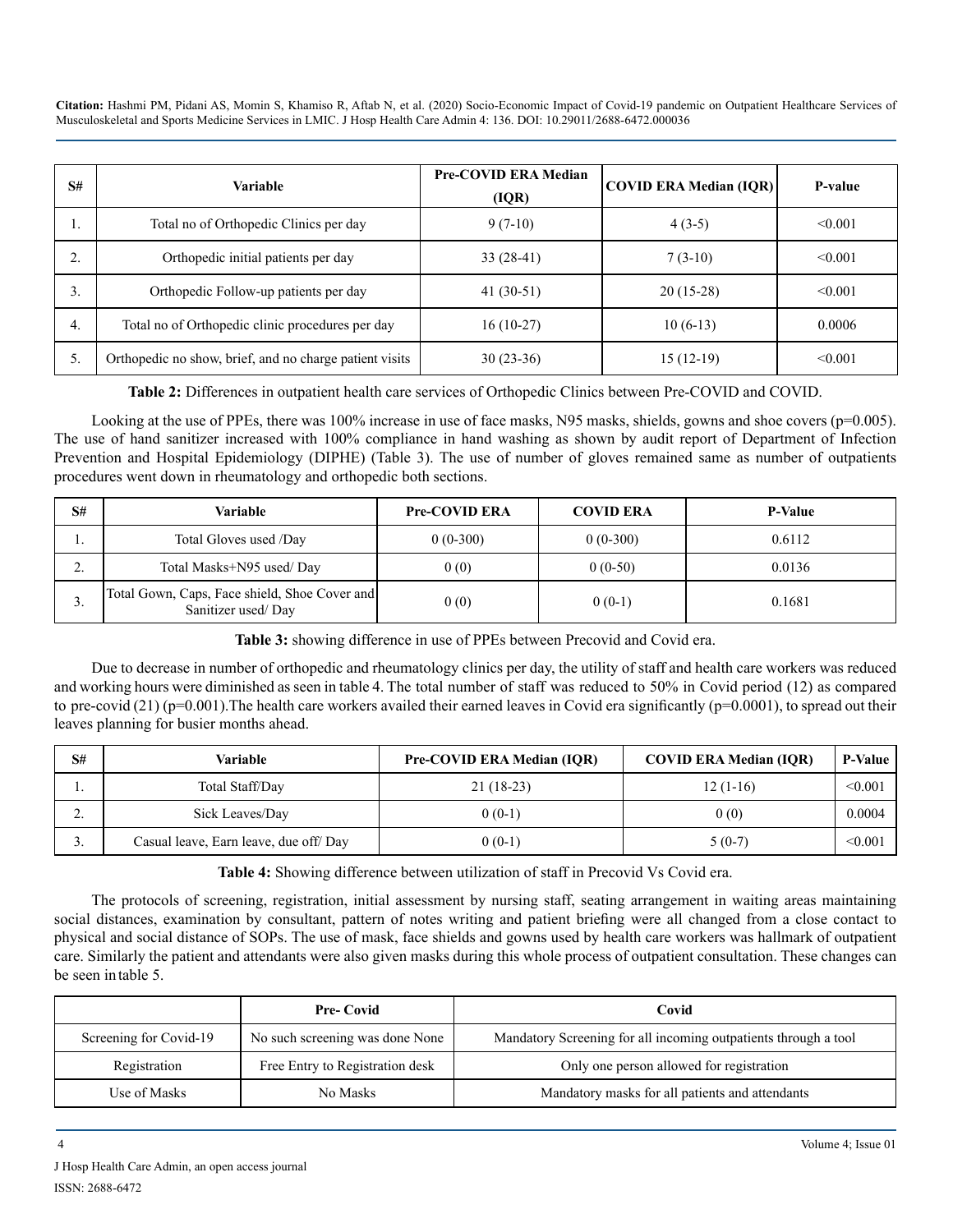| Social Distancing<br>None                                                   |                                           | Marked stations on floor for social distancing                                                       |
|-----------------------------------------------------------------------------|-------------------------------------------|------------------------------------------------------------------------------------------------------|
| Hand Hygiene $&$ washing                                                    | 99% compliance                            | 100% compliance according to DIPHE report in Covid era                                               |
| Resident presence                                                           | Resident allowed in clinic                | No Resident allowed in clinic                                                                        |
| PPE, Gowns Face Shield &<br>Used as requirement per patient<br><b>Masks</b> |                                           | Mandatory for health care workers                                                                    |
| Done by students, Resident $\&$<br>Patient Examination<br>Consultant        |                                           | Done by consultant only                                                                              |
| Tele-Clinic                                                                 | Few and only for out of town<br>patients  | Daily 2-3 Tele Clinics                                                                               |
| Admission procedure for<br>No Covid test<br>Elective                        |                                           | Mandatory Covid PCR test for admission                                                               |
| Admission for emergency                                                     | Direct admission, No isolation            | Admission in isolation and mandatory PCR test for Covid if patient<br>planned for general anesthesia |
| Orthopaedic procedure in<br>clinic                                          | PPEs a per patient requirements           | All procedures done with mandatory PPEs                                                              |
| Disposal of waste                                                           | Spaced out as per patient<br>requirements | After every procedure useable items disposed in hampers bags                                         |

**Table 5:** showing the differences in outpatient processes in Covid era.

During Covid era one of our nursing staff turned COVID positive and was isolated at home for 45 days. In this regard, we initiated contact tracing for exposure of those who were in direct contact with affected staff. While considering the exposure, we sent our 8-nursing staff for covid-19 PCR testing and all were found negative, a best practice to prevent the spread.

#### **Discussion**

There was complete transformation of outpatient clinic of Musculoskeletal and Sports Medicine (MSM) in terms of practices and infrastructure to prevent the spread of Covid-19 among patients and across our health care workers. The numbers of outpatient clinics were reduced significantly in both rheumatology and orthopedics. The entries for elective patients was restricted and only follow up, postoperative and semi-emergent patients were entertained in the clinics that resulted in significant decrease in outpatient volumes of service line. Due to above measure the elective orthopedic work went down to negligible numbers that was a big financial hit to private university hospital setting. It ultimately decreased the monthly earnings of faculty members of service line on one hand. On the other hand maintenance expenses of clinics went up due to use of PPEs, (mandatory use of masks, shields, gowns, caps, shoes cover, soaps, sanitizers, and gloves).

According to a recently published viewpoint in JAMA [12], Khullar raised questions regarding financial viability of private sector hospitals as outpatient clinics were closed and elective work was postponed or went to zero; a main source of revenue generation for private hospitals. To the best of our knowledge none

of the private hospital has published data regarding the fall in their revenue generation. To our knowledge this is one of the first few reports to highlight the drop in finance of a MSM service line of a tertiary care private hospital; innovating payment structures to pay the monthly salaries of healthcare workers while preventing layoffs. Similarly report of Common Wealth Fund [10], showed a significant dip in outpatient visits to 60% because of Covid-19 pandemic. Similarly the outpatient volume of our MSM service line went down 75% in rheumatology and 66% in orthopedics that is quite significant to give a financial dip in our revenue generation. The American Hospital Association [11], pointed out unprecedented financial pressure faced by the private hospitals and has pointed out need of help from Government, agencies and personal donations.

With substantial reduction in earnings, the hospital management decreased the pay of all health care workers by 20% in the consultant category and 10% in the admin level whereas rest of the deficit was compensated by the hospital for three months period of time from April to June, 2020. We got only one staff of outpatient clinic infected with Covid-19 who went into isolation for 3 weeks and total leave of six weeks to become Covid-19 free. The hospital bore full medical expenses of treating all COVID positive employees. Similarly eight staff members who were exposed to the infected staff were sent on quarantine for two weeks and their PCR for Covid-19 turned out to be negative. Low volumes during Covid-19 pandemic upsurge enabled our clinic staff to avail their earned leave to ensure staffing during the normalcy plan. Reviewing the international data, the involvement of health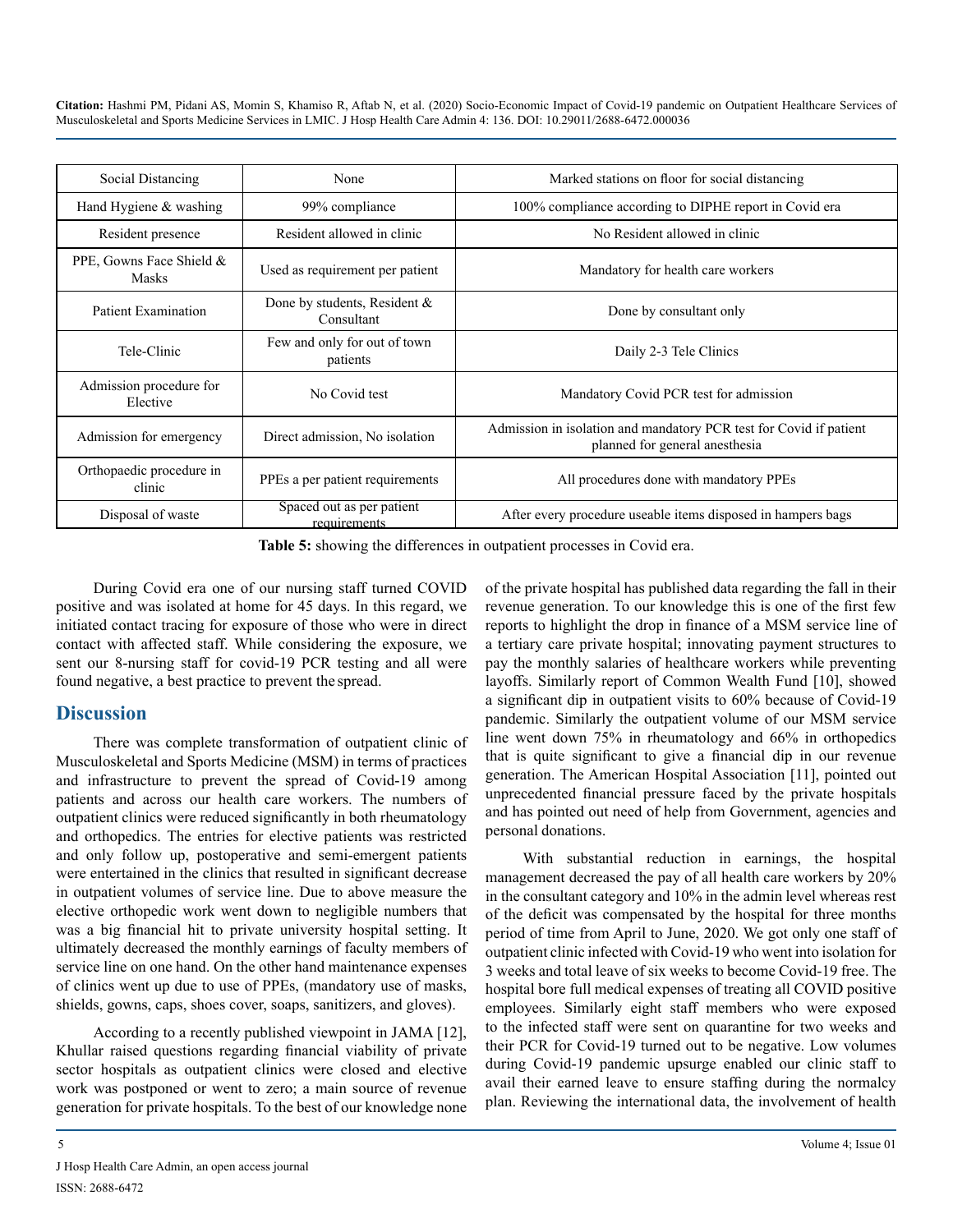care workers and morbidity is variable. In one of the study from Italy [13], Carla Felice et al found 18% of the health care workers were infected with Corona virus. We had just one staff involved who has recovered well. With outbreak of Covid-19, all above financial losses, and sufferings of health care workers were born by the MSM service line and hospital in order to facilitate patient care, protect our health care workers, and prevent the spread of Covid-19.

#### **Screening measures for outpatient Clinic**

We used the DIPHE (department of infection prevention and Hospital epidemiology) formulated COVID-19 guidelines for screening, registration, assessment and physical examination of all incoming patients to MSM clinic. Other measures implemented were reduction in number of clinics per day, reduced number of patients (follow up and emergent cases) limited entry of attendant (one attendant per patient), wearing of masks by patient and attendant and maintaining social distance. A dedicated screening counter was established outside the clinic run by a trained nursing staff through a structured COVID-19 screening tool. All these measures were implemented according to international guideline [14-17]. If a patient was identified with symptoms, like cough, sore throat, fever, shortness of breath and positive travel history from abroad, he/she was directly shifted to covid-19 testing area. This screening tool is constantly being updated according to the guidelines of CDC and WHO and staff is constantly being trained and upgraded regarding Covid-19.

#### **Process of registration and Assessment of patients**

The process of registration of patient was made strict and exclusive. Only patient's attendant or patient (if he/she was alone) was allowed to approach registration counter. There was mounted glass between the receptionist and attendant/patient, with both wearing masks. Following registration process, patient proceeded to assessment room where after identification and verification of the patient and the medical record number, his/her vitals and body weight were recorded in the Medical chart. Thereafter patient was requested to wait in the waiting area where seats were arranged in a manner to ensure social distance is maintained. The whole process was followed as per CDC guidelines to prevent spread of Vovid-19 infection [17].

#### **Consultation and admission**

Once patient was taken in the consultation room, the attending completed a history and physical in the presence of nursing staff. Residents were excluded from the clinics. Examination by the consultants was done using appropriate PPE as per the hospital guidelines for outpatient areas which included wearing gloves, disposable gown and face shields. Proper hand hygiene techniques were followed after every patient contact [14- 16]. If a patient required admission for surgery, the patient was advised to get a PCR test (Covid-19) and surgery was planned accordingly. If patient required urgent surgery, he/she was taken to negative pressure operating room followed by admission in isolation to await PCR test result. Once PCR was reported, patient was kept in isolation in case of positive test. If test was negative then patient was shifted to routine ward/semiprivate/private room according to the request for place of admission.

#### **Introduction of tele consultation**

Telemedicine was introduced in MSM service line two years earlier but that was for patients from out of town. In the COVID Era, tele medicine played a vital role in facilitating care for postoperative patients, follow up and those patients requiring semi-urgent care. Social networking tools WhatsApp, Skype and Zoom were used in tele clinics [18]. This freed up space in clinic waiting area for patients and one accompanying attendant, allowing appropriate physical and social distancing. Less number of patients in clinic facilitated to reduce total number of ancillary health care workers required to run the physical clinics. Nursing staff were trained for tele-consultations and assigned to assist consultants during these encounters. Patients were encouraged to use E-clinics whenever possible.

#### **Changes in clinic area**

In outpatient clinic, certain measures were taken to avoid cross infection among patients and health care workers [14-17]. Firstly, a designated room was assigned for proper donning and doffing of personal protective equipment. The patient's chair, examination couch and doctor's desk were spaced appropriately to ensure social distancing. Appropriate distancing protected both the patient and health care workers with limited direct contact as per patient requirement. As the virus can also spread through contaminated objects and surfaces, patient confidential records were kept outside the examination room and documentation was done after patient consultation.

#### **Mandatory Use of personal protective equipment and extra cost**

It was mandatory for all health care workers to use Personal Protective Equipment (PPE) – Face mask, Gloves, Goggles, Eye shield, Respirators, N95, during the clinic timings to prevent spread of infection and cross contamination. Due to COVID-19, availability of PPE was another area of concern. The increased consumption created a significant shortage of supplies and the hospital has faced some difficulties in arranging PPE due to national and international shut down. Our consumption of face masks, hand sanitizers, goggles, N95s, gloves increased but hospital had to spend extra money to procure these PPE to save our health care workers, patients and their attendants coming to hospital. This was an extra financial burden on a private hospital, as pointed out in various recent articles about the financial viability